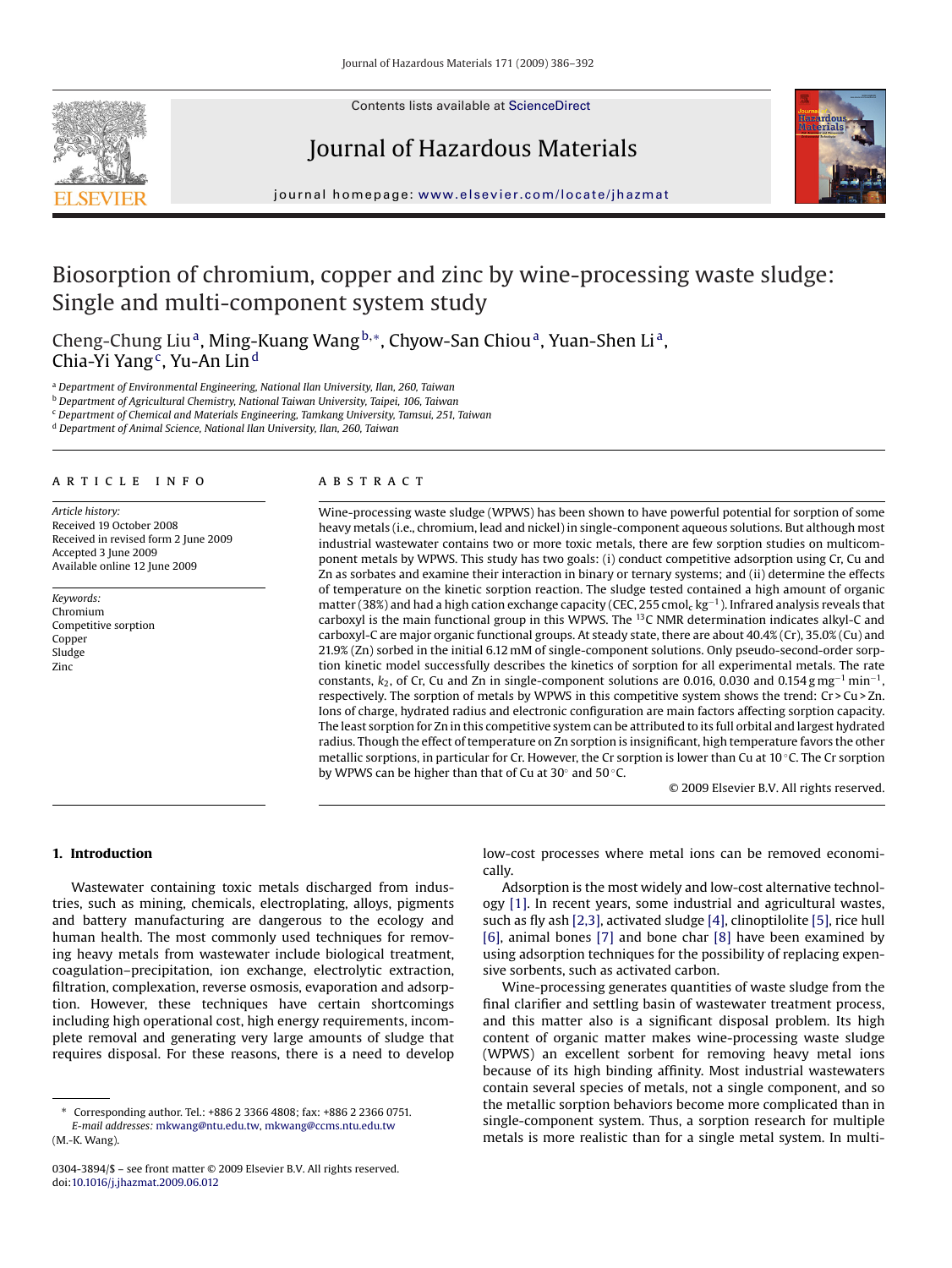component systems, the sorption effect of heavy metal depends on surface properties of adsorbents, temperature, pH, initial metal ion concentration, dosage and the metallic species competing for binding sites [\[9\]. T](#page-6-0)he composition of a metal solution also deeply affects metal retention onto solid surfaces.

In recent years, some studies have revealed that Cr, Pb and Cu are usually more active while Ni, Zn and Cd are suppressed in a competitive adsorption system, no matter what the adsorbents are. Gomes et al. have shown that heavy metal selectivity sequences varied among soils but the most common sequence was Cr > Pb > Cu > Cd > Zn > Ni [\[10\]. A](#page-6-0)rias et al. suggested Cu and Zn can be introduced into the soil together through the application of inorganic fertilizer, organic manure or pesticides [\[11\]. S](#page-6-0)everal studies regarding competitive adsorption concurred that Pb, Cu and Cr are more strongly retained on synthetic minerals and soil samples than Zn, Ni and Cd [\[12\]. J](#page-6-0)alali and Moharrami studied the competitive adsorption of trace elements in calcareous soil and reported that most sorption isotherms were well described by the Langmuir equation [\[13\]. A](#page-6-0)ll soils showed greater sorption capacity and binding strength for Cu than other trace elements. Covelo et al. reported that the selectivity sequence of adsorption by four humic umbrisols followed the trend of  $Pb > Cr > Cu > Cd = Ni = Zn [14].$  $Pb > Cr > Cu > Cd = Ni = Zn [14].$ 

The present study investigates the competitive interaction between Cr, Cu and Zn using WPWS as a sorbent. The sorption experiments were carried out in single-, binary- and ternarycomponent systems by kinetic methods, and the effects of temperature as well as the metallic composition on retention mechanism are evaluated. In addition, a study of WPWS aggregate was also conducted by employing Sohi's physical separation method [\[15\].](#page-6-0)

# **2. Materials and methods**

#### *2.1. Samples preparation and characterization of WPWS*

Rice wine-processing waste sludge was obtained from the Yilan Distillery Factory of the Taiwan Tobacco and Liquor Corporation, Taiwan. Dehydrated WPWS still contained approximately 50% moisture. The sludge was dried at 25 ◦C, then ground and sieved into particle size ranging from 200 to 350 mesh. The pH of WPWS suspensions at 1:2 WPWS to water ratio was determined by a pH meter. An energy-dispersive spectrometer (EDS, Kevex level 4) was employed to examine the major elemental constituents of the sludge. Organic carbon and total nitrogen analyses were determined by an automatic elemental analysis machine (Heraeus VarioEL-III). An air-dried sample of organic matter was removed and examined with Cu K $\alpha$  radiation using a Rigaku Geigerflex X-ray diffractometer (XRD). The XRD patterns were recorded for the range of 2–60° (2 $\theta$ ) with a scanning speed of 1° (2 $\theta$ ) min<sup>-1</sup>. Predominant functional groups of WPWS were analyzed using an infrared spectrometer (Galactic Industries Corp, BIO-RAD Fis-7) by preparing the sludge pellets with KBr. To obtain further information on functional groups, WPWS samples were heated at 250, 350 and 550 ◦C in oven for 24 h before transparent KBr pellets were made. Organic carbon functional groups were examined by CPMAS <sup>13</sup>C NMR spectroscopy using a Bruker MSL-200 NMR spectrometer. The NMR spectra were divided into the following chemical shift regions: alkyl-C (0–45 ppm), *N*-alkyl-C (46–65 ppm), *O*-alkyl-C (65–90 ppm), acetal-C (90–110 ppm), aromatic-C (110–140 ppm), phenolic-C (140–160 ppm), and carboxyl-C (160–200 ppm) [\[16\].](#page-6-0) Areas of the chemical shift regions were analyzed using the Original 7.0 software package.

# *2.2. Physical separation treatment for WPWS*

Sohi et al. proposed a physical separation technique which could be used to divide soil organic matter into the three constituents of free organic matter, intra-aggregate and organomineral, according to their relative binding strength between organic matter and minerals. The term "free organic matter" represents the organic portion which had the weakest binding strength to minerals in a soil aggregate. By shaking the aggregate in a sodium iodide solution with density 1.6–1.8  $g$  cm<sup>-3</sup> vigorously 30 s by hand, the free organic matter could be separated from the aggregate. The term "intra-aggregate" represents the organic portion binding minerals with medium strength. This portion could be separated from the aggregate which had removed the free organic matter by ultrasonic vibration treatment of 1500 J g<sup>-1</sup> over 15 min. Thirdly, after vigorous shaking as well as powerful ultrasonic treatment, the remained organic matter in aggregate was termed "organomineral", which had the strongest binding with minerals. The detailed physical separation method was reported by Sohi et al. [\[15\].](#page-6-0) Similar to a soil aggregate, WPWS also consisted of organic matter and inorganic materials. However, the high content of inorganic materials in WPWS might interfere with the determinations of IR and <sup>13</sup>C NMR. Thus, the physical separation method was employed to purify the organic portion from original WPWS without destroying its natural properties. All samples obtained from physical separation process and original WPWS were used as the samples for IR and <sup>13</sup>C NMR studies. The amounts of dissolved organic carbon from WPWS particles in kinetic experiments were determined by a TOC instrument (DOHRMANN Phoenix 8000).

#### *2.3. Kinetic experiments of single-component system*

To conduct single-component kinetic experiments, 1.0 g of WPWS was separately added to a series of 100-mL metal solutions (Cr, Cu and Zn) with 6.12 mM of metal concentration using 200–350 mesh of WPWS at 30 $°C$ . The initial pH of Cr, Cu and Zn solutions were adjusted at 4.0, 5.0 and 6.5, respectively, in order to avoid the formations of metal hydroxide precipitation in reactions. A  $1 \times 10^{-2}$  M KNO<sub>3</sub> solution was applied to control ionic strength. The suspensions were agitated vigorously by a shaker with a constant speed of 110 rpm for 2 h. At the end of the desired time interval, a portion of suspension was taken from suspension immediately to filter through the  $0.45$ - $\mu$ m membrane filter. The metal concentrations in the filtrates were determined by Inductively Couple Plasma-Optical Emission Spectrometer (ICP-OES, PerkinElmer Optima 2000 DV). The wavelengths for metal determination were respectively set at Cr (267.716 nm), Cu (327.393 nm) and Zn (206.200 nm). Argon gas was employed as the fuel. The nebulizer flow rate was controlled at 0.8 Lmin<sup>-1</sup> and sample flow rate was adjusted at 1.5 mL min<sup>-1</sup>. The adsorption kinetics of experimental metals were fitted using both pseudo-first-order and pseudo-second-order sorption equations. The pseudo-first-order equation can be written as follows:

$$
\log(q_e - q_t) = \log q_e - \frac{k_1}{2.303}t\tag{1}
$$

where  $k_1$  (min<sup>-1</sup>) is the rate constant,  $q_t$  (mg g<sup>-1</sup>) denotes the amount adsorbed at time *t* (min), and *qe* (mg g−1) is the amount adsorbed at equilibrium. The adsorption rate constant,  $k_1$ , can be obtained from plotting log(*qe* − *qt*) against *t*.

The pseudo-second-order equation is listed as Eq. (2):

$$
\frac{t}{q_t} = \frac{1}{k_2 q_e^2} + \frac{1}{q_e} t \tag{2}
$$

where  $k_2$  (g mg<sup>-1</sup> min<sup>-1</sup>) is the rate constant.  $k_2$  and  $q_e$  can be obtained from the intercept and slope of a plot of *t*/*qt* against *t*.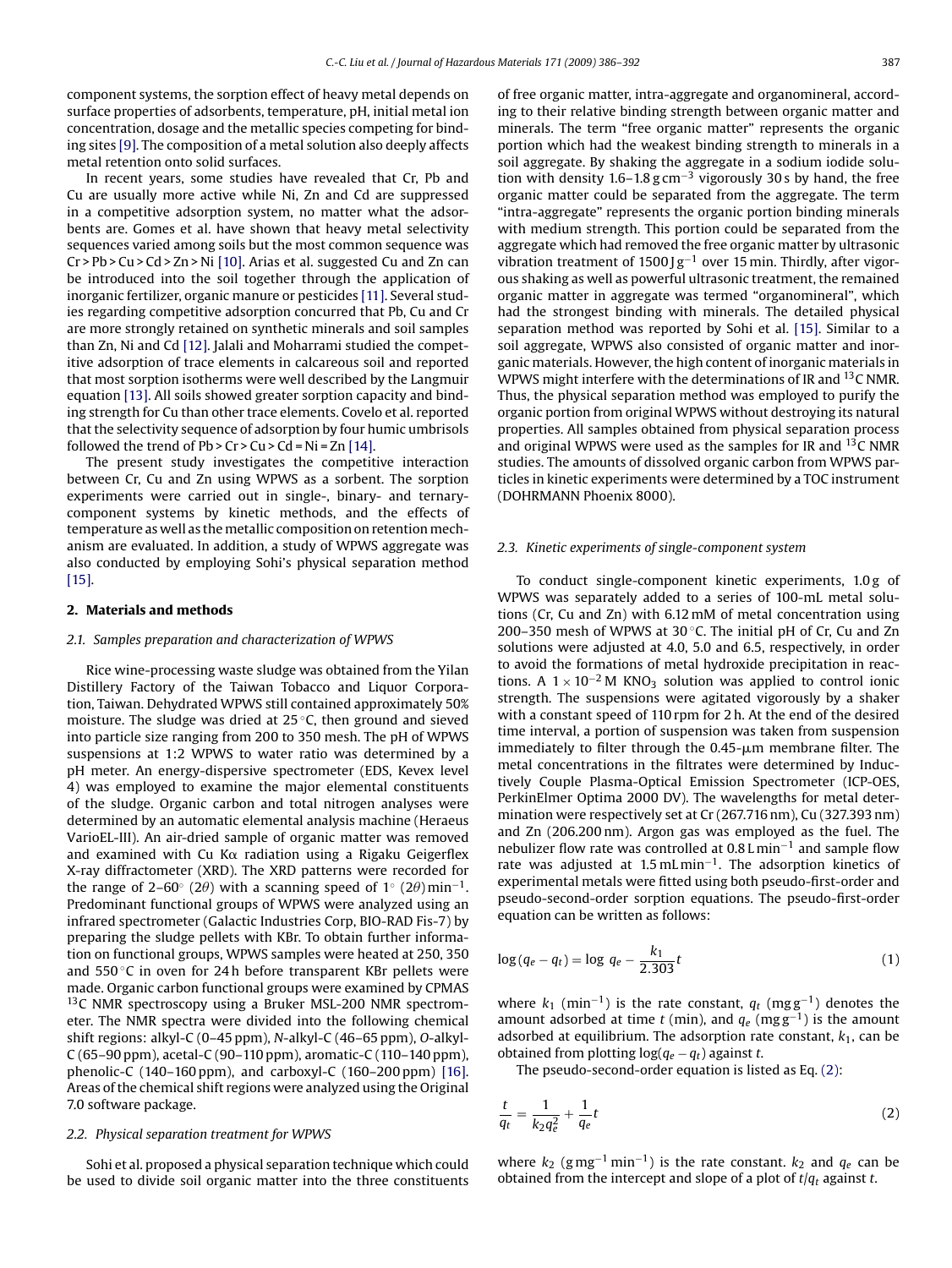# **Table 1**

|  |  | Mixture solutions employed for competitive kinetic sorption. |  |
|--|--|--------------------------------------------------------------|--|
|  |  |                                                              |  |

| System  |                         | Solution mixture                                                              |                   |
|---------|-------------------------|-------------------------------------------------------------------------------|-------------------|
| Binary  | Cu/Zn<br>Zn/Cr<br>Cr/Cu | 3.060 mM Cu/3.060 mM Zn<br>3.672 mM Zn/2.448 mM Cr<br>2.448 mM Cr/3.672 mM Cu | 1:1<br>1:1<br>1:1 |
| Ternary | Cu/Zn/Cr                | 2.295 mM Cu/2.295 mM Zn/1.530 mM Cr                                           | 1:1:1             |

#### *2.4. Competitive kinetic sorption*

The competitive sorption studies were conducted respectively for both binary and ternary systems. According to the preliminary experiments, metal concentrations were designed for 6.12 mM and the ratio of metal A to metal B was 1:1 in equivalent for these solutions (Table 1). One gram of WPWS (200–350 mesh) was separately added to a series of 100 mL of metal mixture solutions at various temperatures (10, 30, and 50 ◦C). All metallic solutions were initially adjusted to pH 4.0, using NaOH and  $HNO<sub>3</sub>$ , to prevent Cr(OH)<sub>3</sub>, Cu(OH)<sub>2</sub> and Zn(OH)<sub>2</sub> precipitating in reactions, and  $1 \times 10^{-2}$  M KNO<sub>3</sub> solution was applied to control ionic strength. The suspensions were monitored with pH-stat (TIM865 Titration Manager, Radiometer Analitical). The procedure for competitive kinetic experiments is the same as that for the single-component kinetic experiment. The Cr, Cu and Zn concentrations in filtrates were determined by ICP-OES**.** By plotting amounts of metals sorbed versus time, the dynamic variations of metal sorption during reactions could be shown clearly.

# **3. Results and discussion**

#### *3.1. Characteristics and components of WPWS*

The pH and CEC of crude WPWS are 6.2, and 255 cmol<sub>c</sub> kg<sup>-1</sup>, respectively. The chemical composition of WPWS is organic matter (38%), nitrogen (1.6%), phosphorus (0.06%), calcium (5.9%), iron (17%), aluminum (1.7%), manganese (0.06%), sulfur (3.0%) and silicon (5.2%). The high organic matter content and CEC of WPWS indicate a very large amount of sorption sites on the sludge. It is speculated that the iron and aluminum originated from coagulation reagents. Only trace amounts of quartz were identified by XRD analysis. The quartz originated from quartz sands, which are usually employed to prevent filter clogging when the sludge is dehydrated. During all the heat treatments, a broad IR absorption band at 1020–1150 cm<sup>-1</sup> (i.e., 1032 cm<sup>-1</sup>) can be assigned to Si–O vibration of quartz [\[17\]](#page-6-0) (Fig. 1). Another intense absorption band appearing around 1650 cm−<sup>1</sup> can be attributed to the carbonyl stretch of ionized coordinated COO− groups [\[18\].](#page-6-0) Thus, we consider the ionized coordinated COO− groups as the prominent type for carboxyl groups on crude WPWS. After 250 ◦C heat treatment, the IR spectrum at 1650 cm−<sup>1</sup> still exhibited an intense absorption band, but it became weakened significantly at 350 ◦C and disappeared entirely at 550 °C. These results reveal that the carboxyl groups of WPWS are broken down rapidly when the temperature exceeds 250 ◦C. There was no significant IR absorption band present in the 1516 cm−<sup>1</sup> region, which is attributed to the aromatic ring C–C stretching [\[19\]. T](#page-6-0)his data reveals there are no significant aromatic structures in WPWS [\[20\].](#page-6-0)

After physical separation treatment, only the free organic matter and organomineral fraction can be separated from the organic matter of WPWS, though it is still not known why the intra-aggregate cannot be obtained by this process. However, Sohi's method was designed for soils in the field, not for sludge. As depicted in Fig. 1, there is no significant difference in IR spectra between free organic matter and organomineral. This reveals that the absorbance band at 1650 cm−<sup>1</sup> from free organic matter has not been intensified through the separation process. It is worth noting an intense IR absorption band at 1380 cm−<sup>1</sup> that was attributed to the C–H stretch of alkyl in previous reports because it disappeared through pyrolysis of organic matter [\[21,22\]. N](#page-6-0)evertheless, the same IR absorption band from organomineral sample also disappeared, but without any heating treatment. Thus, we suggest this IR absorption band can be assigned to a nitrate group in WPWS [\[23\],](#page-6-0) not the C–H stretch. The nitrate group loss from WPWS through rinsing during the physical separation process causes the band at  $1380 \text{ cm}^{-1}$ to weaken (free organic matter) or disappear (organomineral). As shown in [Fig. 2,](#page-3-0) there are significant differences in NMR spectra between all fractions of samples. The peak intensity of NMR spectrum in organomineral fraction appears to be weaker than others, indicating that a factor in high content of inorganic materials can reduce the precision in  $^{13}$ C NMR measurement for a sludge sample. Compared with crude WPWS, the NMR spectrum shows that the 63.0, 72.9, 128.5 and 194.0 ppm peaks of free organic matter fractions have been substantially increased. The semi-quantitative of organic functional groups in WPWS shows the following trend: alkyl-C (27.0%) > carboxyl-C (20.7%) > *N-*alkyl-C (14.1%) > *O*-alkyl-C (15.8%) > phenolic-C (10.7%) > acetal-C (8.8%) > aromatic-C (2.9%).



**Fig. 1.** Infrared spectra of WPWS with different temperature treatments and after physical separation method of Sohi et al. [\[15\].](#page-6-0)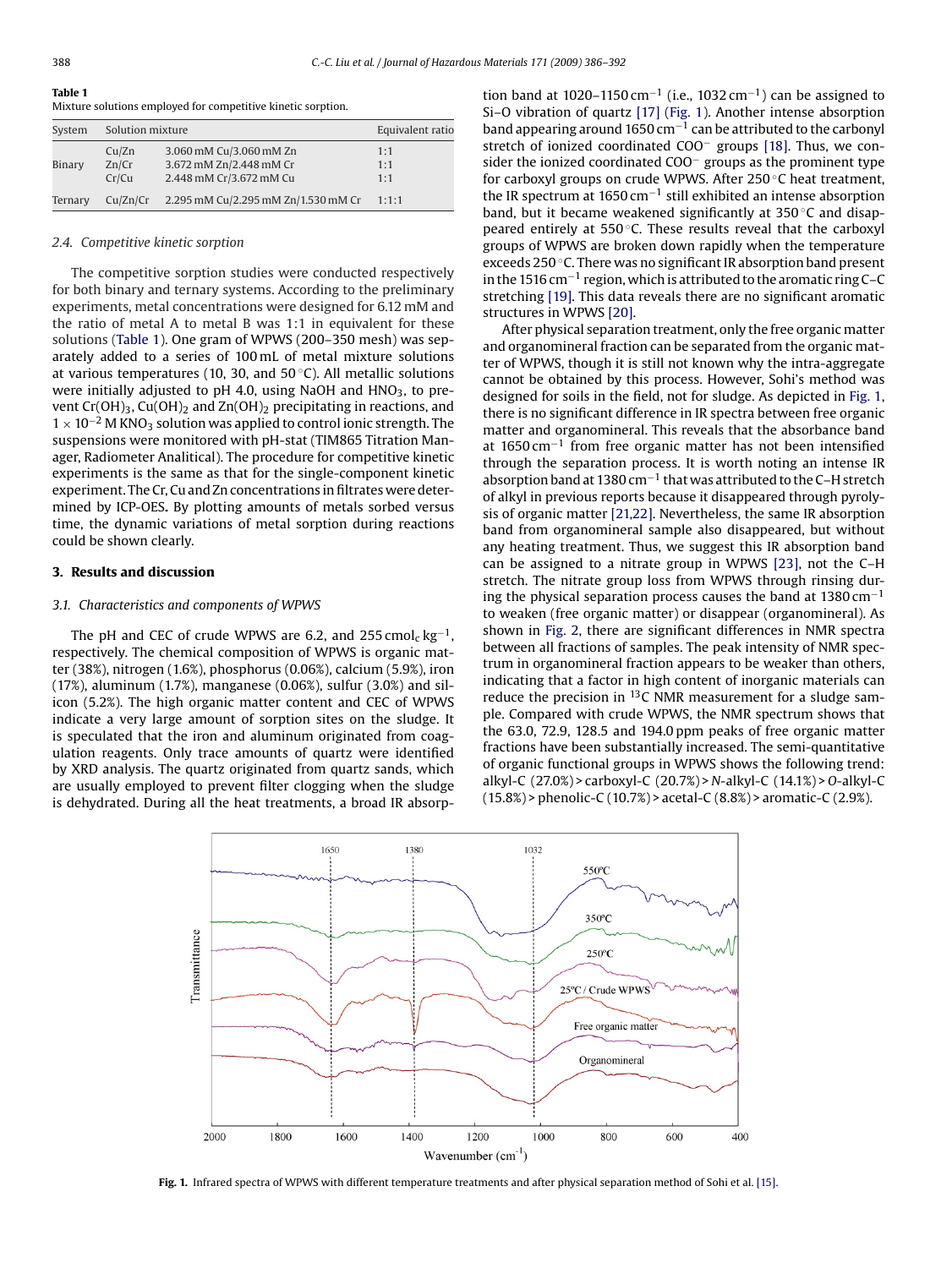<span id="page-3-0"></span>

**Fig. 2.** 13C NMR spectra of WPWS after physical separation method of Sohi et al. [\[15\].](#page-6-0)

#### *3.2. Single-component kinetic sorption*

Fig. 3 shows the time profiles of sorption for all experimental metals at 30 ◦C. All quantities of metal sorption by WPWS increase quickly during the first 3 min of reaction, indicating that the metal ions are rapidly occupying the empty sorption sites on WPWS. Nevertheless, the Zn sorption becomes slow from the first 6 min, and the sorptions of Cr and Cu also slow down from the first 9 min as the number of the sites is decreasing. The sorptions of Cr and Cu have reach a steady state within 120 min, but this state is appears at 20 min for Zn due to its lower sorption. About 40.4% (Cr), 35.0% (Cu) and 21.9% (Zn) of the metals can be removed in such high-concentration solutions (6.12 mM). It is noteworthy that the amounts of Cr are lower than that of Cu during the first 9 min of the reaction, counter to our expectations. Similar kinetic behaviors can also been observed in a multi-component system. These three profiles show typical sorption curve for single component by WPWS. In comparison with the others, the Cr sorption is the most powerful, exhibiting a maximum curve of time profile. However, the Zn sorption exhibits a more linear relationship. According to the kinetic model, the experimental results of Cr, Cu and Zn sorption by WPWS show good compliance with the pseudo-second-order equation (all *r*<sup>2</sup> are over 0.999). Thus, only the pseudo-second-order equation can be useful for this kinetic study. The rate constant  $(k<sub>2</sub>)$ calculated from pseudo-second-order equation for Cr, Cu and Zn sorption are 0.016, 0.030 and 0.154 g mg<sup>-1</sup> min<sup>-1</sup>, respectively.



**Fig. 3.** Time profiles of single-component Cr, Cu and Zn sorption by WPWS at 30 ◦C.

# *3.3. Multiple-components of kinetic sorption*

#### *3.3.1. Binary-components of Cu and Zn*

As shown in Fig. 4, Cu is much more predominant than Zn in competitive sorption, and the difference of sorption amount between Cu and Zn increases with increasing temperature. The amounts of Zn sorbed fluctuate, and this phenomenon has not been observed in the studies of single-component sorption of Zn by WPWS. This indicates that Zn sorption has been suppressed by Cu. Sorbed amounts from every sampling in each treatment have been averaged and are referred to as "sorption averages" for convenience of comparing sorption differences between various treatments. The sorption averages (*n* = 14) of Cu sorption are 0.32, 0.37 and 0.43 meq g−1, and 0.08, 0.09 and 0.11 meg  $g^{-1}$  for Zn sorption, respectively for 10, 30 and 50 ◦C treatments. Sorption of both Cu and Zn increase with increasing operation temperature and their differences are 0.25, 0.28 and 0.32 meq  $g^{-1}$  for 10, 30 and 50 °C, respectively. This indicates such differences increase gradually with temperature rising. Owing to the inhibition from Cu sorption, the sorption curves of time profiles of Zn exhibit more linear relationship than Cu.

# *3.3.2. Binary-components of Cr and Zn*

As shown in [Fig. 5,](#page-4-0) the Cr sorption predominates that of Zn in a binary system. High temperature is favorable for Cr sorption.



**Fig. 4.** Time profiles of metal sorption by WPWS in mixture of Cu and Zn at different temperatures.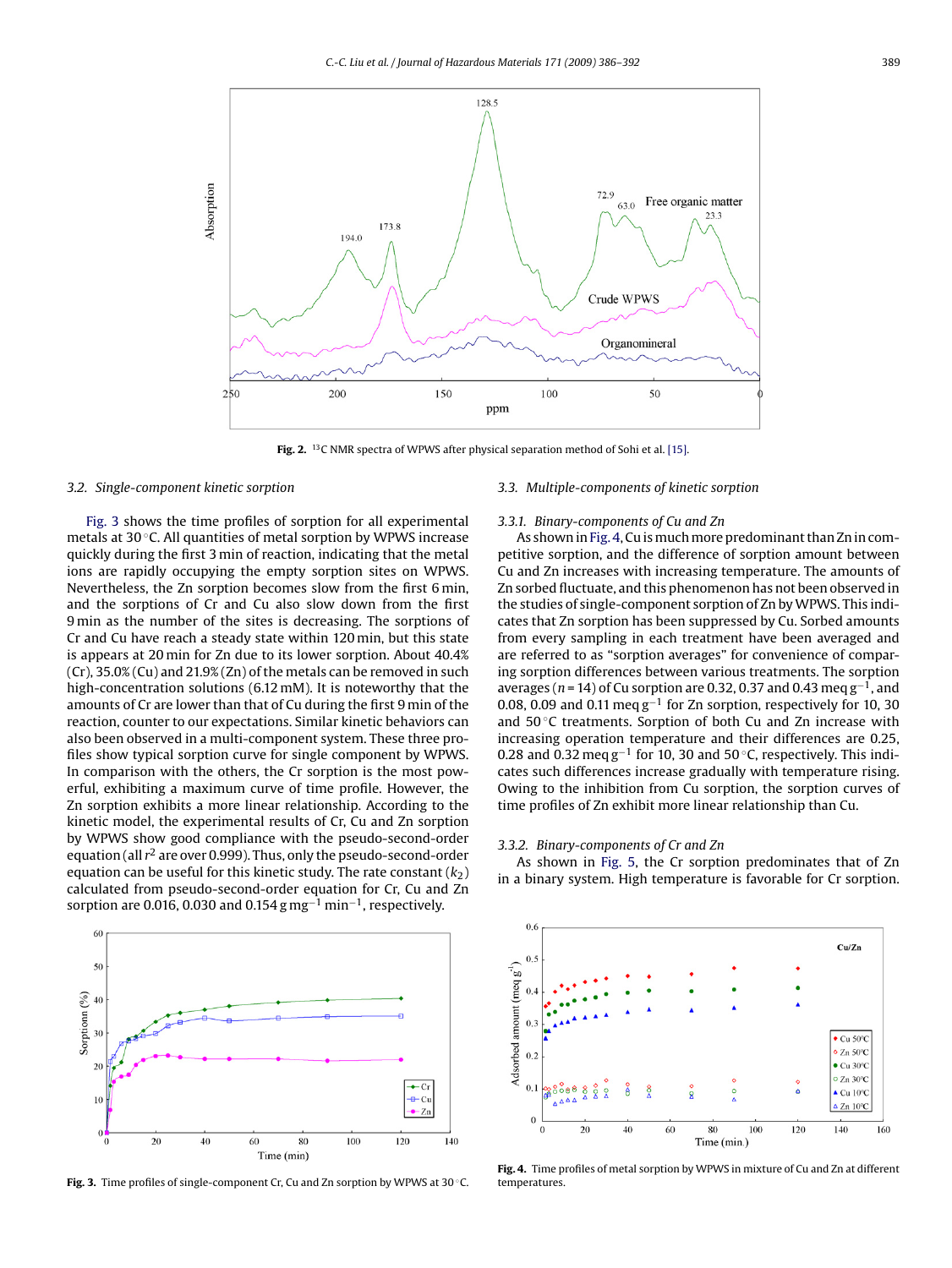<span id="page-4-0"></span>

**Fig. 5.** Time profiles of metal sorption by WPWS in mixture of Cu and Zn at different temperatures.

The sorption averages of Cr are 0.38, 0.49 and 0.68 meq g−<sup>1</sup> and 0.25, 0.24 and 0.23 meq g−<sup>1</sup> for Zn, respectively for 10, 30 and 50 ◦C treatments. Clearly, the differences of sorption amounts between Cr and Zn extend with increasing temperature, though the sorption averages of Zn remain around 0.25 meq g−1, regardless of the change in temperature, indicating that Zn sorption is not sensitive to increasing temperature.

# *3.3.3. Binary-components of Cr and Cu*

The sorption averages of Cr and Cu are 0.33 and 0.40 for  $10\degree$ C treatment; 0.45 and 0.43 for 30 ◦C treatment; 0.90 and 0.60 for 50 ◦C treatment, respectively. In comparison with Cu, the Cr sorption is highly affected by change in temperature (Fig. 6). It is shown that the amounts of Cr sorption are lower than that of Cu at 10 ◦C during whole reaction (Fig. 6a). The affinity of  $Cr^{3+}$  to WPWS has been restricted at low temperature even though it has higher valence than that of  $Cu^{2+}$ . In addition, a linear time profile for Cr sorption also indicates Cr sorption is suppressed by Cu sorption at low temperature. At 30 ℃ treatments, the Cu sorption still dominates Cr sorption in early stages, but the Cr sorption gradually exceeds Cu sorption after 20 min of reaction (Fig. 6b). The curve of time profile for Cr sorption increases and is higher than the one at low temperature. Under increased temperature (i.e., 50 ◦C), Fig. 6c shows the Cr sorption has far exceeded Cu sorption, and Cr sorption become maximum, like the shape in the single-component system. This means the Cu cannot prevent the Cr ion from being sorbed onto WPWS. It can be observed there are only small differences between the initial reaction and its termination for Cu sorption. In fact, the sorption average of Cr sorption at  $30^{\circ}$ C is 1.39 times that of the 10 ◦C treatment. Furthermore, the sorption average of Cr sorption at 50 $\degree$ C is 1.98 times that of the 30 $\degree$ C treatment. Thus, we speculate the Cu ions can rapidly occupy some empty sites on WPWS, i.e., –COO− while the reactions begin, but afterward, it is difficult for the free Cu ions to complex with the uncoordinated carboxyl groups, i.e., –COOH. The Cr ions not only occupy many empty sites fast but they also can complex consistently with the uncoordinated carboxyl groups until the reaction ends at 30 and 50 ◦C.

# *3.3.4. Ternary-components of Cr, Cu and Zn*

The sorption behaviors in ternary system are more complicated than in binary system. As shown in [Fig. 7, t](#page-5-0)emperature is the most important factor affecting the dynamic for all experimental metals, in particular for Cr. The Cr sorption by WPWS is still lower than Cu at 10 $\degree$ C treatment during overall reaction [\(Fig. 7a](#page-5-0)); however, the amounts of Cr sorption exceed that of Cu after 15 minutes of reaction at 30 $\circ$ C ([Fig. 7b\)](#page-5-0) and the Cr sorption is higher than that of Cu during overall reaction at 50 ◦C [\(Fig. 7c\)](#page-5-0). Owing to increased temperature, the sorption amounts increase significantly for Cr sorption,



**Fig. 6.** Time profiles of metal sorption by WPWS in mixture of Cr and Cu at different temperatures. (a)  $10 °C$ ; (b)  $30 °C$  and (c)  $50 °C$ .

so the sorption average of Cr at  $30^{\circ}$ C is 1.35 times as high as that at 10 ◦C and is 1.31 times for 50 ◦C higher than 30 ◦C. On the other hand, the sorption average of Cu at 30 ◦C is 1.1 times as high as that at 10 ◦C and is only 1.004 times for 50 $\degree$ C higher than 30 $\degree$ C. Curves of the Cu time profile become more linear with increasing temperature, but there is a different trend for the Cr sorption, showing bending curve with increasing operation temperature. This indicates the competitive adsorptive capacity of Cr can be clearly promoted at high temperature. Being suppressed by Cr and Cu simultaneously, sorption amounts of Zn can almost approach the maximum as soon as the reactions begin [\(Fig. 7a–](#page-5-0)c), after which their variations also fluctuate until the reaction ends. The sorption average of Zn at 30  $\rm{^{\circ}C}$ is 1.13 times as high as that at 10 ◦C and is 1.07 times for 50 ◦C higher than  $30^{\circ}$ C.

All the metal removal ratios in binary and ternary sorption systems are summarized in [Table 2.](#page-5-0) We apply the dynamic data of competitive sorption into pseudo-first-order and pseudo-secondorder sorption equations. All sorptions relevant to Cr, Cu and Zn sorption show a good correlation with pseudo-second-order model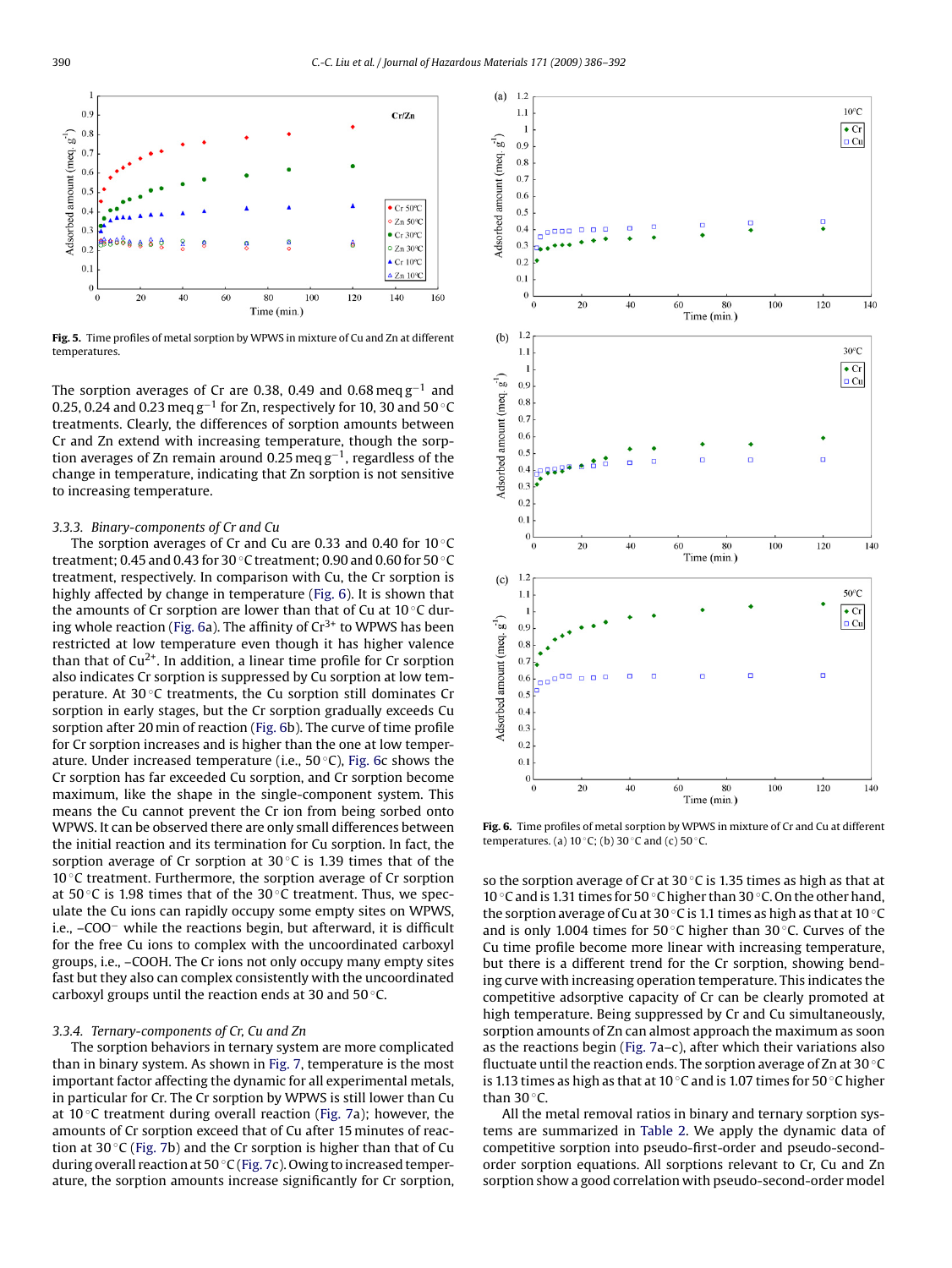<span id="page-5-0"></span>

**Fig. 7.** Time profiles of metal sorption by WPWS in mixture of Cr, Cu, and Zn at different temperatures. (a)  $10 °C$ ; (b)  $30 °C$  and (c)  $50 °C$ .

in either binary or ternary system (Table 2). Thus, a pseudo-secondorder model can be used to predict and control the amounts of metals removed when WPWS is employed to treat the mixture solutions of Cr, Cu and Zn. In kinetic experiments, the final dissolved organic carbon are 42.4 (10 °C), 53.0 (30 °C) and 84.6 (50 °C) mg L<sup>-1</sup>. The phenomenon indicates the organic structure of WPWS was changed when the temperature rose. Thus, we speculate the **Table 3**

Dissociation constants of organic acids with Cr, Cu and Zn, respectively [\[25\].](#page-6-0)

| Organic acids | $Cr^{3+}$                    | $Cu^{2+}$                     | $Zn^{2+}$                    |
|---------------|------------------------------|-------------------------------|------------------------------|
| Oxalic acid   | 5.34 $(K_1)$<br>5.17 $(K_2)$ | 4.85 $(K_1)$<br>4.36 $(K_2)$  | $3.44(K_1)$<br>3.04 $(K_2)$  |
| Citric acid   | 5.55 $(K)^a$                 | 3.3 $(K)^a$<br>5.9 $(K_1)$    | 4.98 $(K_1)$                 |
| Acetic acid   | 5.03 $(K)^b$                 | $1.89(K_1)$<br>$1.20(K_{2})$  | $1.28(K_1)$<br>$0.81(K_2)$   |
| Malic acid    |                              | $2.00(K)^{c}$<br>3.24 $(K)^d$ | 1.66 $(K)^c$<br>2.93 $(K)^d$ |

*L*: ligands; *M*: Metals; *K*<sub>1</sub>: M + L  $\equiv$  ML; *K*<sub>2</sub>: ML + L  $\equiv$  ML<sub>2</sub>; *a*: Cr<sup>3+</sup> + H<sub>3</sub>L  $\equiv$  CrL + 3H<sup>+</sup>,  $Cu^{2+} + H_3L \rightleftharpoons CuHL + 2H^*$ ; *b*:  $CrL^{2+} + 2L^- \rightleftharpoons CrL_3$ ; *c*:  $Cu^{2+} + H_2L \rightleftharpoons CuH_2L^{2+}$ ,  $Zn^{2+} +$  $H_2L \leftrightarrows ZnH_2L^{2+}$ ; *d*: Cu<sup>2+</sup> + HL<sup>-</sup>  $\leftrightarrows$  CuHL<sup>+</sup>; Zn<sup>2+</sup> + HL<sup>-</sup>  $\leftrightarrows$  ZnHL<sup>+</sup>.

sludge aggregates became loose and more carboxylic groups began immerging liquid phase and this led to the increase of sorption site at higher temperature. However, Cr or Cu had the priority filling the sites full. The Zn could occupy hardly the sites due to their competition in multicomponent system.

#### *3.4. Sorption background between metals and WPWS*

The sorptions of Cr, Cu and Zn by WPWS in mixtures follow the trend: Cr > Cu > Zn. McBride reported that selective adsorption of Cr, Cu and Zn are related to their susceptibility to hydration, charge/radius ratio and electronegativity [\[24\]. C](#page-6-0)ompared with Cu and Zn, the Cr ion has the highest valence and smallest hydrated radius, so it can bind tightly with negative-charged functional groups. The difference of ionic radius between  $Cu^{2+}$  (0.73 Å) and  $\text{Zn}^{2+}$  (0.74 Å) is very small, though such difference extends 10 times between their hydrated ionic radii (2.06 Å for  $Cu^{2+}$  and 2.16 Å for  $Zn^{2+}$ ). It is physically more difficult for hydrated ions with larger volume to approach the center in sorption sites. The electron configuration of  $Cr^{3+}$ , Cu<sup>2+</sup> and Zn<sup>2+</sup> can be represented as [Ar] 3d<sup>3</sup>4 s<sup>0</sup> [Ar]  $3d^{9}4s^{0}$  and [Ar]  $3d^{10}4s^{0}$ , respectively. This shows the  $3d^{10}$ orbital of  $\text{Zn}^{2+}$  is full and there is no empty orbital for it to form strong bonding or induced dipole moment with negative-charged functional groups. Therefore, the affinity for Zn to WPWS is weak, so Zn sorption amounts are far lower than that of Cr and Cu. A transient metal, with smaller ionic radius and empty orbital, is easier to complex with organic materials. Oxalic, citric, acetic and malic acid are not only important materials in metabolism but also abound in organic matter. The carboxyl functional groups in WPWS complexed with metals are related to its p*K* values. The dissociation constant (p*K*) of these organic acid with metals can be regarded as the strength of bonding with carboxylic groups. As the p*K* value is higher, this bonding will be stronger. It can be observed from Table 3 that all  $pK_1$  and  $pK_2$  values are higher for  $Cu^{2+}$  than  $Zn^{2+}$ .

#### **Table 2**

Metal removal ratios (%) and determination constants ( $r^2$ , in parenthesis) of pseudo-second-order model in competitive sorption of Cr, Cu and Zn by WPWS at different temperatures.

| Cr/Cu    | $10^{\circ}$ C               | $30^{\circ}$ C               | $50^{\circ}$ C               | Cr/Zn          | $10^{\circ}$ C                             | $30^{\circ}$ C                            | $50^{\circ}$ C                              |
|----------|------------------------------|------------------------------|------------------------------|----------------|--------------------------------------------|-------------------------------------------|---------------------------------------------|
| Cr<br>Cu | 45.7 (0.995)<br>53.6 (0.999) | 66.9 (0.995)<br>55.6 (1.000) | 96.6 (0.999)<br>63.7 (1.000) | Cr<br>Zn       | 51.4 (0.999)<br>26.5(1.000)                | 75.8 (0.995)<br>24.4 (0.997)              | 100.0(0.997)<br>25.0(0.996)                 |
| Cu/Zn    | $10^{\circ}$ C               | $30^{\circ}$ C               | $50^{\circ}$ C               | Cr/Cu/Zn       | $10^{\circ}$ C                             | $30^{\circ}$ C                            | $50^{\circ}$ C                              |
| Cu<br>Zn | 53.1 (0.999)<br>13.0(0.962)  | 60.6 (1.000)<br>12.6 (0.998) | 69.5 (0.999)<br>16.9 (0.994) | Cr<br>Cu<br>Zn | 58.7 (0.999)<br>57.2 (1.000)<br>9.4(0.994) | 85.8 (0.996)<br>60.5(1.000)<br>9.5(0.983) | 100.0(1.000)<br>64.2 (0.998)<br>11.9(0.994) |